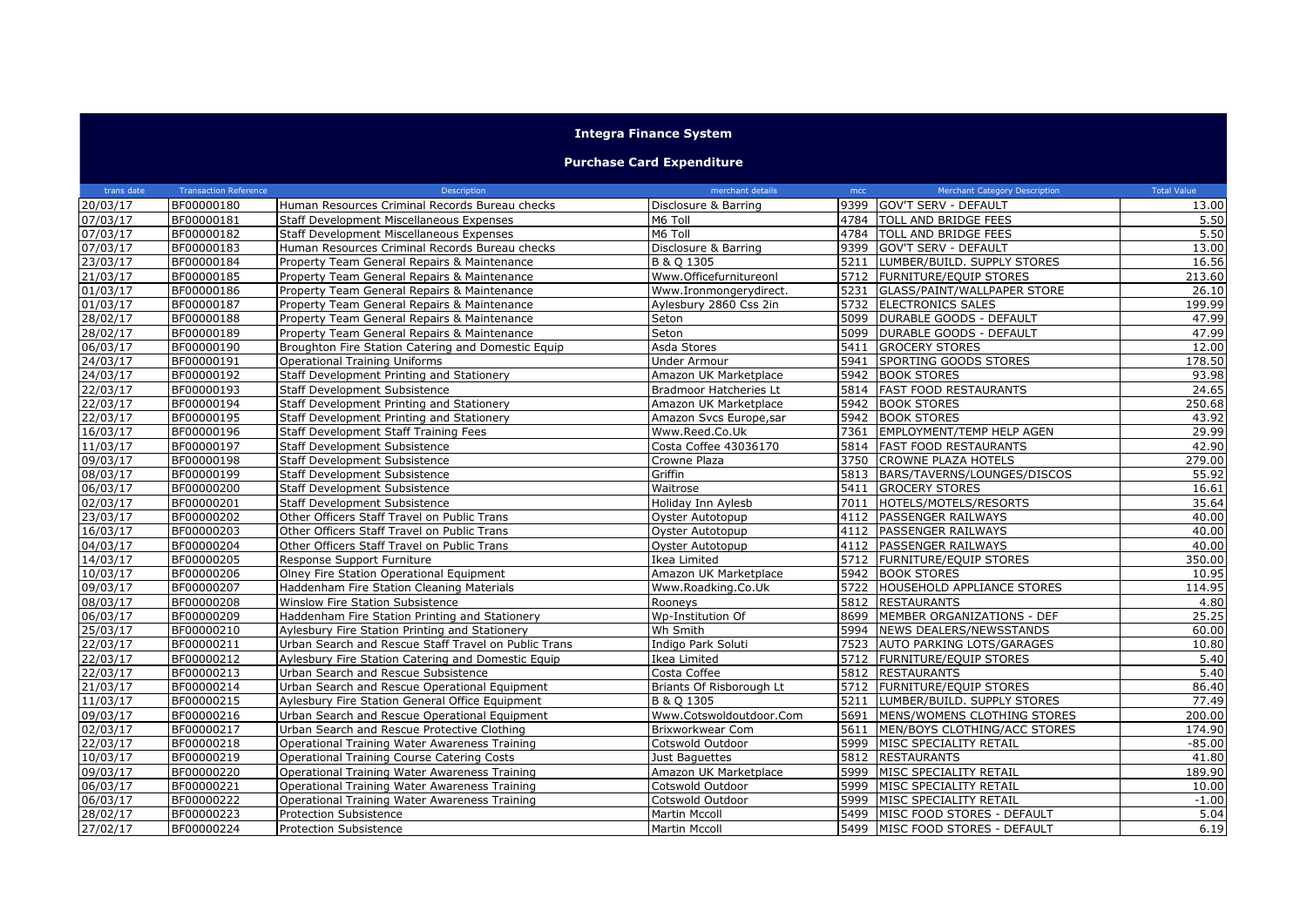| 01/03/17 | BF00000225 | Senior Management Team Miscellaneous Expenses        | <b>Bell Hotel</b>                |      | 7011   HOTELS/MOTELS/RESORTS        | 220.87 |
|----------|------------|------------------------------------------------------|----------------------------------|------|-------------------------------------|--------|
| 22/03/17 | BF00000226 | Urban Search and Rescue Staff Travel on Public Trans | Indigo Park Soluti               |      | 7523 AUTO PARKING LOTS/GARAGES      | 10.80  |
| 17/03/17 | BF00000227 | Protection Subsistence                               | Subway                           |      | 5812 RESTAURANTS                    | 3.00   |
| 20/03/17 | BF00000228 | Other Officers Staff Travel on Public Trans          | <b>Wendover Station T/o</b>      |      | 4112 PASSENGER RAILWAYS             | 24.90  |
| 17/03/17 | BF00000229 | Other Officers Staff Travel on Public Trans          | Union Jack Club                  |      | 7011 HOTELS/MOTELS/RESORTS          | 85.00  |
| 14/03/17 | BF00000230 | Other Officers Miscellaneous Expenses                | Digitalid.Co.Uk                  | 5943 | <b>STATIONERY STORES</b>            | 102.48 |
| 11/03/17 | BF00000231 | Other Officers Staff Travel on Public Trans          | Ardenhotel.Co.Uk                 |      | 5812 RESTAURANTS                    | 96.39  |
| 08/03/17 | BF00000232 | Other Officers Subsistence                           | Table Table41027340              |      | 5812 RESTAURANTS                    | 17.78  |
| 02/03/17 | BF00000233 | Other Officers Miscellaneous Expenses                | Digitalid.Co.Uk                  |      | 5943 STATIONERY STORES              | 728.39 |
| 02/03/17 | BF00000234 | Other Officers Staff Travel on Public Trans          | Hotel On Booking.Com             | 7011 | HOTELS/MOTELS/RESORTS               | 63.00  |
| 24/03/17 | BF00000235 | Amersham Fire Station Subsistence                    | Costa @ Tesco                    |      | 5814   FAST FOOD RESTAURANTS        | 6.90   |
| 22/03/17 | BF00000236 | Amersham Fire Station Subsistence                    | Tesco Stores-2020                | 5411 | <b>GROCERY STORES</b>               | 13.75  |
| 17/03/17 | BF00000237 | Equipment Management Operational Equipment           | Www.Ironmongerydirect.           | 5231 | GLASS/PAINT/WALLPAPER STORE         | 53.34  |
| 09/03/17 | BF00000238 | Equipment Management Operational Equipment           | Amazon UK Marketplace            |      | 5942 BOOK STORES                    | 26.25  |
| 08/03/17 | BF00000239 | Equipment Management Operational Equipment           | W A Products Uk                  |      | 5099   DURABLE GOODS - DEFAULT      | 469.38 |
| 07/03/17 | BF00000240 | Equipment Management Operational Equipment           | Amazon UK Retail                 |      | 5969 OTHER DIRECT MARKETERS         | 53.28  |
| 22/03/17 | BF00000241 | <b>ESMCP Subsistence</b>                             | Telford International Cen        | 7399 | <b>BUSINESS SERVICES - DEFAULT</b>  | 15.00  |
| 21/03/17 | BF00000242 | <b>ESMCP Subsistence</b>                             | Telford International Cen        |      | 7399 BUSINESS SERVICES - DEFAULT    | 7.00   |
| 21/03/17 | BF00000243 | <b>ESMCP Subsistence</b>                             | Shamaura Restaurants Ltd         |      | 5812 RESTAURANTS                    | 25.90  |
| 20/03/17 | BF00000244 | <b>ESMCP Subsistence</b>                             | Wildwood Kitchen                 |      | 5812 RESTAURANTS                    | 23.25  |
| 20/03/17 | BF00000245 | <b>ESMCP Miscellaneous Expenses</b>                  | <b>International Hotel Telfo</b> |      | 7011  HOTELS/MOTELS/RESORTS         | 10.50  |
| 13/03/17 | BF00000246 | High Wycombe Fire Station Spoilt Meals               | Costa Coffee                     |      | 5814   FAST FOOD RESTAURANTS        | 4.65   |
| 02/03/17 | BF00000247 | Operational Support Room Courses And Conference Fees | Premier Inn44015030              |      | 3811 Premier Inn                    | 91.99  |
| 16/03/17 | BF00000248 | <b>Prevention Subsistence</b>                        | Beefeater40011905                |      | 5812 RESTAURANTS                    | 9.49   |
| 13/03/17 | BF00000249 | <b>Prevention Subsistence</b>                        | Salisbury Arms Hot               |      | 5813   BARS/TAVERNS/LOUNGES/DISCOS  | 6.00   |
| 13/03/17 | BF00000250 | Prevention Subsistence                               | Tesco Stores 2661                |      | 5411 GROCERY STORES                 | 6.00   |
| 07/03/17 | BF00000251 | Prevention Subsistence                               | Hammersmith Broadway             |      | 5814   FAST FOOD RESTAURANTS        | 5.80   |
| 07/03/17 | BF00000252 | <b>Prevention Subsistence</b>                        | The Swan 056987                  |      | 5812 RESTAURANTS                    | 11.75  |
| 07/03/17 | BF00000253 | Prevention Staff Travel on Public Trans              | Ticketofficesale                 |      | 4112 PASSENGER RAILWAYS             | 13.80  |
| 03/03/17 | BF00000254 | Prevention Subsistence                               | Harvester - Kings                |      | 5812 RESTAURANTS                    | 9.69   |
| 16/03/17 | BF00000255 | Health and Safety Staff Travel on Public Trans       | Tsgn                             |      | 4112 PASSENGER RAILWAYS             | 33.90  |
| 09/03/17 | BF00000256 | Health and Safety Courses And Conference Fees        | Www.Washingtondowling.           |      | 7399 BUSINESS SERVICES - DEFAULT    | 210.00 |
| 24/03/17 | BF00000257 | Other Officers Subsistence                           | Ravello                          |      | 5814   FAST FOOD RESTAURANTS        | 5.30   |
| 23/03/17 | BF00000258 | Other Officers Subsistence                           | Pret A Manger                    | 5812 | <b>RESTAURANTS</b>                  | 4.25   |
| 23/03/17 | BF00000259 | Other Officers Subsistence                           | Ravello                          |      | 5814   FAST FOOD RESTAURANTS        | 11.00  |
| 21/03/17 | BF00000260 | Other Officers Subsistence                           | British Museum - Membe           |      | 5811 CATERERS                       | 7.05   |
| 18/03/17 | BF00000261 | Other Officers Subsistence                           | Ravello                          |      | 5814   FAST FOOD RESTAURANTS        | 5.04   |
| 14/03/17 | BF00000262 | Other Officers Subsistence                           | Ravello                          |      | 5814   FAST FOOD RESTAURANTS        | 7.50   |
| 14/03/17 | BF00000263 | Other Officers Subsistence                           | Ravello                          |      | 5814 FAST FOOD RESTAURANTS          | 4.79   |
| 13/03/17 | BF00000264 | Other Officers Subsistence                           | <b>Starbucks</b>                 |      | 5814   FAST FOOD RESTAURANTS        | 4.39   |
| 09/03/17 | BF00000265 | Senior Management Team Subsistence                   | Costa Coffee                     |      | 5812 RESTAURANTS                    | 2.30   |
| 07/03/17 | BF00000266 | Senior Management Team Subsistence                   | Doubletree                       |      | 3692 DOUBLETREE HOTEL               | 5.70   |
| 24/03/17 | BF00000267 | Research and Development Operational Equipment       | Www.Collinsnets.Co.Uk            |      | 5399   MISC GEN MERCHANDISE - DEF   | 104.40 |
| 22/03/17 | BF00000268 | Research and Development Subsistence                 | Premier Inn 44537065             | 5812 | <b>RESTAURANTS</b>                  | 45.00  |
| 11/03/17 | BF00000269 | Research and Development Miscellaneous Expenses      | Fogarty                          | 7296 | CLOTHING/RENT/COSTUME/UNIFO         | 55.00  |
| 27/02/17 | BF00000270 | Prevention Community Safety Charges                  | Www.Rhpracking.Com               |      | 4214 MOTOR FREIGHT CARRIERS         | 206.46 |
| 23/03/17 | BF00000271 | Transport and Workshops Spares for Lease Cars        | Paypal *blankproduc              |      | 5999 MISC SPECIALITY RETAIL         | 9.85   |
| 21/03/17 | BF00000272 | Transport and Workshops Miscellaneous Expenses       | Indigo Park Soluti               | 7523 | <b>AUTO PARKING LOTS/GARAGES</b>    | 21.60  |
| 20/03/17 | BF00000273 | Transport and Workshops Spares for Lease Cars        | Perrys Aylesbury Peugeot         |      | 5511 AUTOMOBILE DEALERS AND LEASING | 97.99  |
| 14/03/17 | BF00000274 | Transport and Workshops Car Leasing                  | Dvla Vehicle Tax                 |      | 9399 GOV'T SERV - DEFAULT           | 232.50 |
| 11/03/17 | BF00000275 | Transport and Workshops Miscellaneous Expenses       | Moss Bros 673                    | 5611 | MEN/BOYS CLOTHING/ACC STORES        | 69.00  |
| 06/03/17 | BF00000276 | Transport and Workshops Spares for Lease Cars        | Perrys Aylesbury Peugeot         |      | 5511 AUTOMOBILE DEALERS AND LEASING | 121.18 |
| 06/03/17 | BF00000277 | Transport and Workshops Operational Equipment        | Www.Pallettruckshop.Co           |      | 8911   ARCHITECTURAL/ENG/SURVEY     | 499.50 |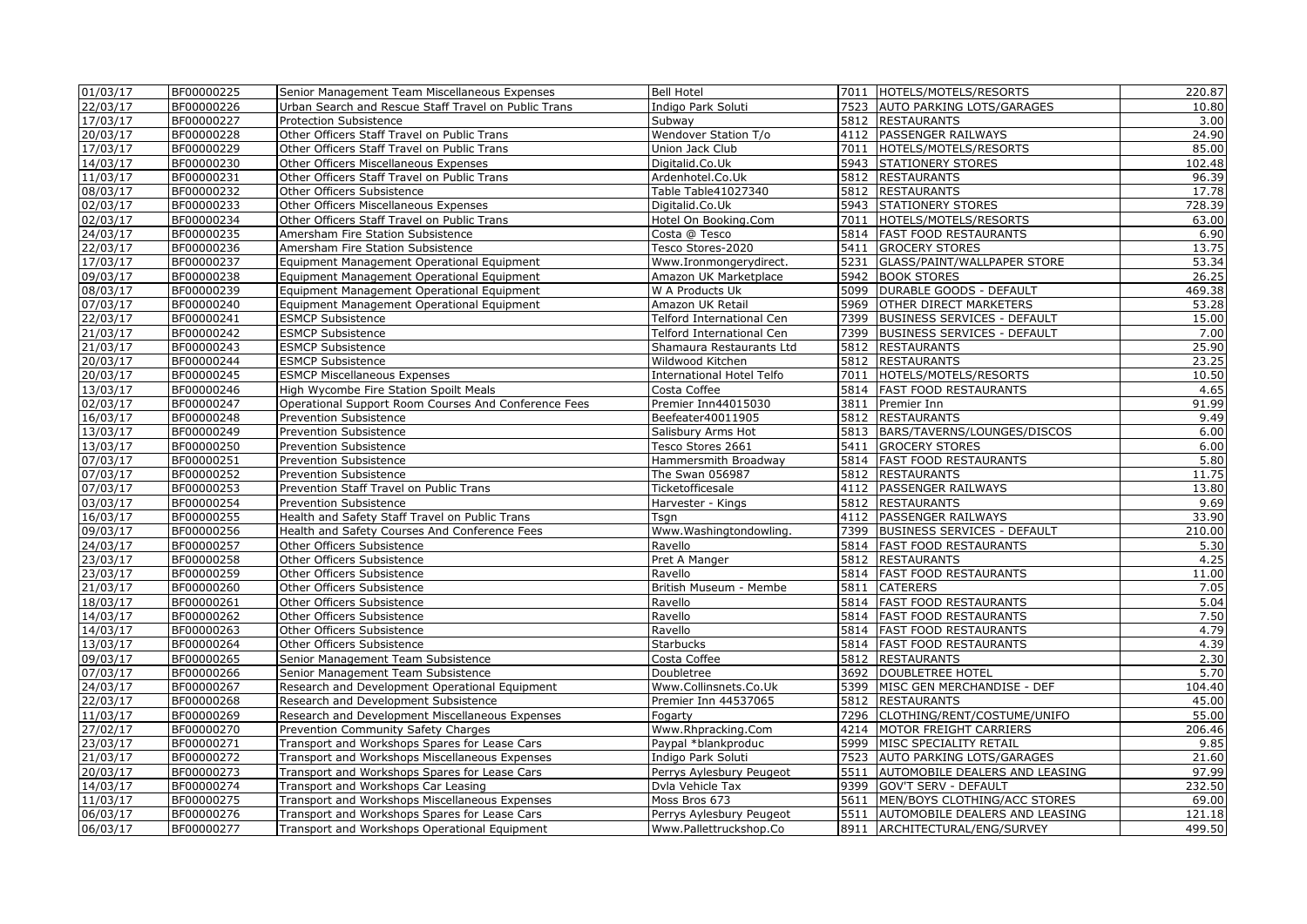| 28/02/17 | BF00000278 | Transport and Workshops Spares for Red Fleet         | Newtrim UK Ltd            | 7531 | <b>AUTO BODY REPAIR SHOPS</b>       | 648.00   |
|----------|------------|------------------------------------------------------|---------------------------|------|-------------------------------------|----------|
| 28/02/17 | BF00000279 | Transport and Workshops Spares for Red Fleet         | <b>Bsp Hydraulics</b>     |      | 1799   SPEC CONTRACTORS - DEFAULT   | 249.60   |
| 23/03/17 | BF00000280 | Protection Courses And Conference Fees               | Paypal *institution       |      | 8398 CHARITABLE/SOC SERVICE ORGS    | 41.56    |
| 21/03/17 | BF00000281 | Water Hydrants General Repairs & Maintenance         | Www.Draincamerarepairs    | 7399 | <b>BUSINESS SERVICES - DEFAULT</b>  | 299.40   |
| 25/03/17 | BF00000282 | Buckingham Fire Station Fixtures and Fittings        | Leeders Hardware          | 5251 | <b>HARDWARE STORES</b>              | 6.35     |
| 21/03/17 | BF00000283 | Buckingham Fire Station Subsistence                  | Mdn Wel/cb/waitrose       | 5499 | MISC FOOD STORES - DEFAULT          | 2.40     |
| 21/03/17 | BF00000284 | Buckingham Fire Station Staff Travel on Public Trans | M6 Toll                   | 4784 | TOLL AND BRIDGE FEES                | 5.50     |
| 21/03/17 | BF00000285 | Buckingham Fire Station Miscellaneous Expenses       | Citipark - Dale Street    | 7523 | AUTO PARKING LOTS/GARAGES           | 8.50     |
| 21/03/17 | BF00000286 | Buckingham Fire Station Subsistence                  | Subway                    | 5812 | <b>RESTAURANTS</b>                  | 6.50     |
| 20/03/17 | BF00000287 | Buckingham Fire Station Staff Travel on Public Trans | M6 Toll                   |      | 4784 TOLL AND BRIDGE FEES           | 4.00     |
| 14/03/17 | BF00000288 | Property Team Catering and Domestic Equip            | Sainsburys S/mkts         | 5411 | <b>GROCERY STORES</b>               | 23.00    |
| 17/03/17 | BF00000289 | Senior Management Team Subsistence                   | The Chester Arms          | 5813 | BARS/TAVERNS/LOUNGES/DISCOS         | 18.05    |
| 14/03/17 | BF00000290 | Senior Management Team Staff Travel on Public Trans  | Trainline                 | 4112 | <b>PASSENGER RAILWAYS</b>           | 34.02    |
| 13/03/17 | BF00000291 | Senior Management Team Staff Travel on Public Trans  | Trainline                 |      | 4112 PASSENGER RAILWAYS             | 42.23    |
| 13/03/17 | BF00000292 | Senior Management Team Staff Travel on Public Trans  | Napier Mk                 | 7523 | <b>AUTO PARKING LOTS/GARAGES</b>    | 7.00     |
| 09/03/17 | BF00000293 | Senior Management Team Staff Travel on Public Trans  | Trainline                 | 4112 | <b>PASSENGER RAILWAYS</b>           | $-29.90$ |
| 08/03/17 | BF00000294 | Senior Management Team Diesel Oil - Gas Oil          | Trowell South Mwsa        | 5541 | <b>SERVICE STATIONS</b>             | 81.41    |
| 08/03/17 | BF00000295 | Members Allowances Subsistence                       | Hilton                    |      | 3504 HILTON                         | 216.00   |
| 08/03/17 | BF00000296 | Members Allowances Subsistence                       | Hilton                    |      | 3504 HILTON                         | 216.00   |
| 08/03/17 | BF00000297 | Senior Management Team Staff Travel on Public Trans  | Hilton                    |      | 3504 HILTON                         | 373.85   |
| 08/03/17 | BF00000298 | Senior Management Team Staff Travel on Public Trans  | Hilton                    |      | 3504 HILTON                         | 216.00   |
| 08/03/17 | BF00000299 | Senior Management Team Subsistence                   | Trowell S/w Costa         | 5812 | <b>RESTAURANTS</b>                  | 18.14    |
| 08/03/17 | BF00000300 | Senior Management Team Staff Travel on Public Trans  | Trainline                 | 4112 | <b>PASSENGER RAILWAYS</b>           | 42.23    |
| 06/03/17 | BF00000301 | Senior Management Team Staff Travel on Public Trans  | Holiday Inn Aylesb        | 7011 | HOTELS/MOTELS/RESORTS               | 348.50   |
| 06/03/17 | BF00000301 | Senior Management Team Staff Travel on Public Trans  | Holiday Inn Aylesb        | 7011 | HOTELS/MOTELS/RESORTS               | 5.50     |
| 06/03/17 | BF00000302 | Senior Management Team Subsistence                   | Roadchef M Serv Upay L    |      | 5812 RESTAURANTS                    | 14.16    |
| 28/02/17 | BF00000303 | Senior Management Team Subsistence                   | The Balcony-Waterloo S    | 5811 | <b>CATERERS</b>                     | 5.00     |
| 28/02/17 | BF00000304 | Senior Management Team Staff Travel on Public Trans  | Napier Mk                 |      | 7523 AUTO PARKING LOTS/GARAGES      | 8.00     |
| 28/02/17 | BF00000305 | Senior Management Team Subsistence                   | Starbucks                 |      | 5814   FAST FOOD RESTAURANTS        | 5.35     |
| 27/02/17 | BF00000306 | Senior Management Team Staff Travel on Public Trans  | Trainline                 | 4112 | <b>PASSENGER RAILWAYS</b>           | 42.23    |
| 17/03/17 | BF00000307 | Senior Management Team Staff Travel on Public Trans  | Trainline                 |      | 4112 PASSENGER RAILWAYS             | 116.59   |
| 14/03/17 | BF00000308 | Senior Management Team Catering and Domestic Equip   | Tesco Stores 2041         | 5411 | <b>GROCERY STORES</b>               | 16.64    |
| 01/03/17 | BF00000309 | Senior Management Team Staff Travel on Public Trans  | Ticketofficesale          | 4112 | <b>PASSENGER RAILWAYS</b>           | 21.00    |
| 27/02/17 | BF00000310 | Senior Management Team Staff Travel on Public Trans  | Gwr Slough To             |      | 4112   PASSENGER RAILWAYS           | 29.90    |
| 13/03/17 | BF00000311 | Senior Management Team Staff Travel on Public Trans  | Greater Anglia T/o        | 4112 | <b>PASSENGER RAILWAYS</b>           | 30.10    |
| 07/03/17 | BF00000312 | Senior Management Team Staff Travel on Public Trans  | Hotel Indigo Newcastle    | 7011 | HOTELS/MOTELS/RESORTS               | 204.40   |
| 07/03/17 | BF00000312 | Senior Management Team Subsistence                   | Hotel Indigo Newcastle    | 7011 | HOTELS/MOTELS/RESORTS               | 20.44    |
| 01/03/17 | BF00000313 | Senior Management Team Staff Travel on Public Trans  | The Bull Hotel            | 7011 | HOTELS/MOTELS/RESORTS               | $-75.05$ |
| 28/02/17 | BF00000314 | Senior Management Team Subsistence                   | Starbucks                 |      | 5814 FAST FOOD RESTAURANTS          | 5.35     |
| 28/02/17 | BF00000315 | Senior Management Team Staff Travel on Public Trans  | Greater Anglia T/o        | 4112 | <b>PASSENGER RAILWAYS</b>           | 30.10    |
| 27/02/17 | BF00000316 | Senior Management Team Staff Travel on Public Trans  | Trainline                 | 4112 | PASSENGER RAILWAYS                  | 213.69   |
| 13/03/17 | BF00000317 | Finance Courses And Conference Fees                  | Hotels Com                |      | 4722 TRAVEL AGENCIES                | 259.68   |
| 21/03/17 | BF00000318 | <b>ICT Courses And Conference Fees</b>               | Telford International Cen | 7399 | <b>BUSINESS SERVICES - DEFAULT</b>  | 9.50     |
| 20/03/17 | BF00000319 | ICT Courses And Conference Fees                      | International Hotel Telfo | 7011 | HOTELS/MOTELS/RESORTS               | 260.00   |
| 04/03/17 | BF00000320 | <b>ICT Computer Software</b>                         | Surveymonkey.Com          |      | 5968 CONTINUITY/SUBSCRIPTION MERCHT | 26.00    |
| 09/03/17 | BF00000321 | Senior Management Team Subsistence                   | Crowne Plaza              | 3750 | <b>CROWNE PLAZA HOTELS</b>          | 279.00   |
| 09/03/17 | BF00000322 | Senior Management Team Subsistence                   | Strada                    |      | 5812 RESTAURANTS                    | 83.90    |
| 02/03/17 | BF00000323 | Senior Management Team Staff Travel on Public Trans  | Montagu Evans Llp Car     |      | 6513 REAL EST AGNTS & MGRS RENTALS  | 3.50     |
| 02/03/17 | BF00000324 | Senior Management Team Subsistence                   | Costa Coffee              |      | 5814 FAST FOOD RESTAURANTS          | 15.95    |
| 28/02/17 | BF00000325 | Senior Management Team Staff Travel on Public Trans  | London Midland Sel        |      | 4112 PASSENGER RAILWAYS             | 14.90    |
| 28/02/17 | BF00000326 | Senior Management Team Staff Travel on Public Trans  | Indigo Park Soluti        |      | 7523 AUTO PARKING LOTS/GARAGES      | 7.10     |
| 24/03/17 | BF00000327 | ICT Staff Travel on Public Trans                     | London Overground-        | 4112 | <b>PASSENGER RAILWAYS</b>           | 10.00    |
| 23/03/17 | BF00000328 | ICT Staff Travel on Public Trans                     | Lul Ticket Machine        |      | 4112 PASSENGER RAILWAYS             | 20.00    |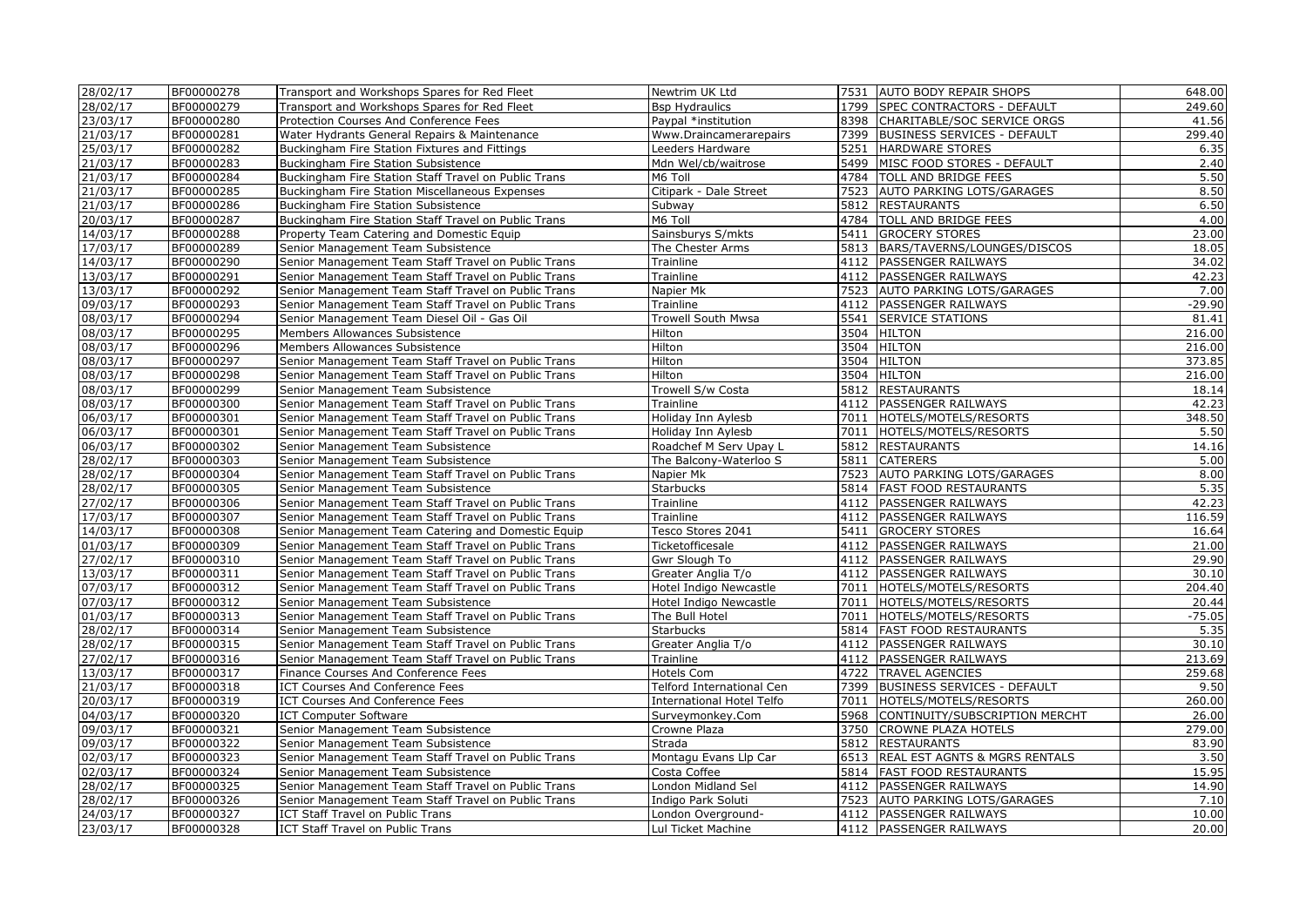| 20/03/17              | BF00000329 | <b>ICT Staff Travel on Public Trans</b>               | Arll - Bushey            |      | 4112 PASSENGER RAILWAYS           | 50.00    |
|-----------------------|------------|-------------------------------------------------------|--------------------------|------|-----------------------------------|----------|
| 16/03/17              | BF00000330 | <b>ICT Computer Hardware</b>                          | Amazon UK Marketplace    |      | 5999 MISC SPECIALITY RETAIL       | 9.99     |
| 10/03/17              | BF00000331 | ICT Staff Travel on Public Trans                      | Lul Ticket Machine       |      | 4112 PASSENGER RAILWAYS           | 10.00    |
| 06/03/17              | BF00000332 | <b>ICT Staff Travel on Public Trans</b>               | London Overground-       |      | 4112 PASSENGER RAILWAYS           | 50.00    |
| 13/03/17              | BF00000333 | Senior Management Team Staff Travel on Public Trans   | Indigo Park Soluti       |      | 7523 AUTO PARKING LOTS/GARAGES    | 10.80    |
| 13/03/17              | BF00000334 | Senior Management Team Staff Travel on Public Trans   | London Midland Tic       | 4112 | <b>PASSENGER RAILWAYS</b>         | 39.90    |
| 07/03/17              | BF00000335 | Senior Management Team Welfare                        | Specsavers               |      | 8043 OPTICIANS                    | 20.00    |
| 28/02/17              | BF00000336 | Senior Management Team Staff Travel on Public Trans   | London Midland Tic       |      | 4112 PASSENGER RAILWAYS           | 44.70    |
| 28/02/17              | BF00000337 | Senior Management Team Staff Travel on Public Trans   | Indigo Park Soluti       |      | 7523 AUTO PARKING LOTS/GARAGES    | 10.80    |
| 09/03/17              | BF00000338 | Human Resources Subsistence                           | Crowne Plaza             |      | 3750 CROWNE PLAZA HOTELS          | 279.00   |
| 09/03/17              | BF00000339 | Human Resources Subsistence                           | Crowne Plaza             |      | 3750 CROWNE PLAZA HOTELS          | 6.25     |
| 09/03/17              | BF00000340 | Human Resources Subsistence                           | Shed                     |      | 5814   FAST FOOD RESTAURANTS      | 7.80     |
| 08/03/17              | BF00000341 | Human Resources Subsistence                           | Marks&spencer Plc Sa     | 5411 | <b>GROCERY STORES</b>             | 72.00    |
| 07/03/17              | BF00000342 | Human Resources Staff Travel on Public Trans          | Aylesbury Station T/o    |      | 4112 PASSENGER RAILWAYS           | 78.20    |
| 01/03/17              | BF00000343 | Human Resources Staff Travel on Public Trans          | Indigo Park Soluti       |      | 7523 AUTO PARKING LOTS/GARAGES    | 7.70     |
| 27/02/17              | BF00000344 | Human Resources Staff Travel on Public Trans          | Trainline                |      | 4112 PASSENGER RAILWAYS           | 272.95   |
| 27/02/17              | BF00000345 | Human Resources Staff Travel on Public Trans          | Indigo Park Sol Uk-Lon   |      | 7523 AUTO PARKING LOTS/GARAGES    | 10.20    |
| 24/03/17              | BF00000346 | Finance Staff Travel on Public Trans                  | London Midland Web       | 4112 | <b>PASSENGER RAILWAYS</b>         | 33.10    |
| 23/03/17              | BF00000347 | Research and Development Staff Travel on Public Trans | Www.London-Luton.Co.Uk   |      | 4582 AIRPORTS/FIELDS/TERMINALS    | 42.99    |
| 23/03/17              | BF00000348 | Procurement Staff Travel on Public Trans              | Www.London-Luton.Co.Uk   |      | 4582 AIRPORTS/FIELDS/TERMINALS    | 14.33    |
| 23/03/17              | BF00000348 | Research and Development Staff Travel on Public Trans | Www.London-Luton.Co.Uk   |      | 4582 AIRPORTS/FIELDS/TERMINALS    | 14.33    |
| 23/03/17              | BF00000348 | Transport and Workshops Staff Travel on Public Trans  | Www.London-Luton.Co.Uk   |      | 4582 AIRPORTS/FIELDS/TERMINALS    | 14.33    |
| $20/03/\overline{17}$ | BF00000349 | Procurement Subsistence                               | 235-Still Rooms          |      | 5812 RESTAURANTS                  | 89.95    |
| 20/03/17              | BF00000349 | Procurement Subsistence                               | 235-Still Rooms          |      | 5812 RESTAURANTS                  | 9.99     |
| 20/03/17              | BF00000350 | Procurement Staff Travel on Public Trans              | Indigo Park Soluti       |      | 7523 AUTO PARKING LOTS/GARAGES    | 32.40    |
| 20/03/17              | BF00000351 | Research and Development Staff Travel on Public Trans | Easyjet 000erzpx5b       |      | 3245 ATLANTISAIR                  | 46.44    |
| 17/03/17              | BF00000352 | Procurement Staff Travel on Public Trans              | Easyjet 000erzf5jr       |      | 3245 ATLANTISAIR                  | 36.34    |
| 17/03/17              | BF00000352 | Transport and Workshops Staff Travel on Public Trans  | Easyjet 000erzf5jr       |      | 3245 ATLANTISAIR                  | 36.34    |
| 17/03/17              | BF00000352 | Research and Development Staff Travel on Public Trans | Easyjet 000erzf5jr       |      | 3245 ATLANTISAIR                  | 36.34    |
| 16/03/17              | BF00000353 | Procurement Subsistence                               | Hi Leeds Brighouse       | 7011 | HOTELS/MOTELS/RESORTS             | 37.51    |
| 16/03/17              | BF00000354 | Procurement Staff Travel on Public Trans              | Tccp-Portst/dalest/newdo | 7523 | <b>AUTO PARKING LOTS/GARAGES</b>  | 8.00     |
| 13/03/17              | BF00000355 | Research and Development Courses And Conference Fees  | Premier Inn44521690      |      | 3811 Premier Inn                  | 109.49   |
| 13/03/17              | BF00000355 | Transport and Workshops Staff Travel on Public Trans  | Premier Inn44521690      | 3811 | Premier Inn                       | 109.49   |
| 13/03/17              | BF00000356 | Research and Development Subsistence                  | Premier Inn 44537065     | 3811 | Premier Inn                       | 233.47   |
| 13/03/17              | BF00000357 | Operational Training Water Awareness Training         | Premier Inn44015525      | 3811 | Premier Inn                       | 832.84   |
| 13/03/17              | BF00000358 | Staff Development Staff Training Fees                 | Www.Cips.Org             |      | 8699   MEMBER ORGANIZATIONS - DEF | 246.84   |
| 13/03/17              | BF00000359 | Urban Search and Rescue Staff Travel on Public Trans  | Virgin Trains            |      | 4112 PASSENGER RAILWAYS           | 203.60   |
| 10/03/17              | BF00000360 | Amersham Fire Station Furniture                       | Argos Retail Group       |      | 5310 DISCOUNT STORES              | 174.85   |
| 08/03/17              | BF00000361 | Procurement Staff Travel on Public Trans              | Virgin Trains            |      | 4112 PASSENGER RAILWAYS           | 288.20   |
| 08/03/17              | BF00000362 | Urban Search and Rescue Other Training                | Plumpton College Corp    |      | 8299 SCHOOLS - DEFAULT            | 1,920.00 |
| 28/02/17              | BF00000363 | <b>Information Courses And Conference Fees</b>        | Premier Inn 44536515     | 3811 | Premier Inn                       | 60.99    |
| 28/02/17              | BF00000364 | Finance General Office Equipment                      | Argos Retail Group       |      | 5310 DISCOUNT STORES              | 14.99    |
| 16/03/17              | BF00000365 | BASI Project Staff Travel on Public Trans             | Trainline                |      | 4112 PASSENGER RAILWAYS           | 321.91   |
| 16/03/17              | BF00000366 | BASI Project Staff Travel on Public Trans             | Village Hotel Nottingham | 7011 | HOTELS/MOTELS/RESORTS             | 274.50   |
| 17/03/17              | BF00000367 | Property Team General Repairs & Maintenance           | Wickes                   | 5211 | LUMBER/BUILD. SUPPLY STORES       | 13.44    |
| 16/03/17              | BF00000368 | Property Team General Repairs & Maintenance           | B & Q 1305               | 5211 | LUMBER/BUILD. SUPPLY STORES       | 18.69    |
| 15/03/17              | BF00000369 | Property Team General Repairs & Maintenance           | Flogas Britain Limited   | 5983 | <b>FUEL DEALERS</b>               | 15.80    |
| 10/03/17              | BF00000370 | Property Team General Repairs & Maintenance           | Flogas Britain Limited   |      | 5983 FUEL DEALERS                 | 66.45    |
| 09/03/17              | BF00000371 | Property Team General Repairs & Maintenance           | Flogas Britain Limited   |      | 5983 FUEL DEALERS                 | 24.39    |
| 08/03/17              | BF00000372 | Property Team General Repairs & Maintenance           | Ikea Online              |      | 5719 MISC HOME FURNISHING         | 860.00   |
| 07/03/17              | BF00000373 | Property Team General Repairs & Maintenance           | B & Q 1305               | 5211 | LUMBER/BUILD. SUPPLY STORES       | 6.60     |
| 06/03/17              | BF00000374 | Property Team General Repairs & Maintenance           | B & Q 1305               |      | 5211 LUMBER/BUILD. SUPPLY STORES  | 38.54    |
| 03/03/17              | BF00000375 | Property Team General Repairs & Maintenance           | C Brewer & Sons          |      | 5211 LUMBER/BUILD. SUPPLY STORES  | 13.30    |